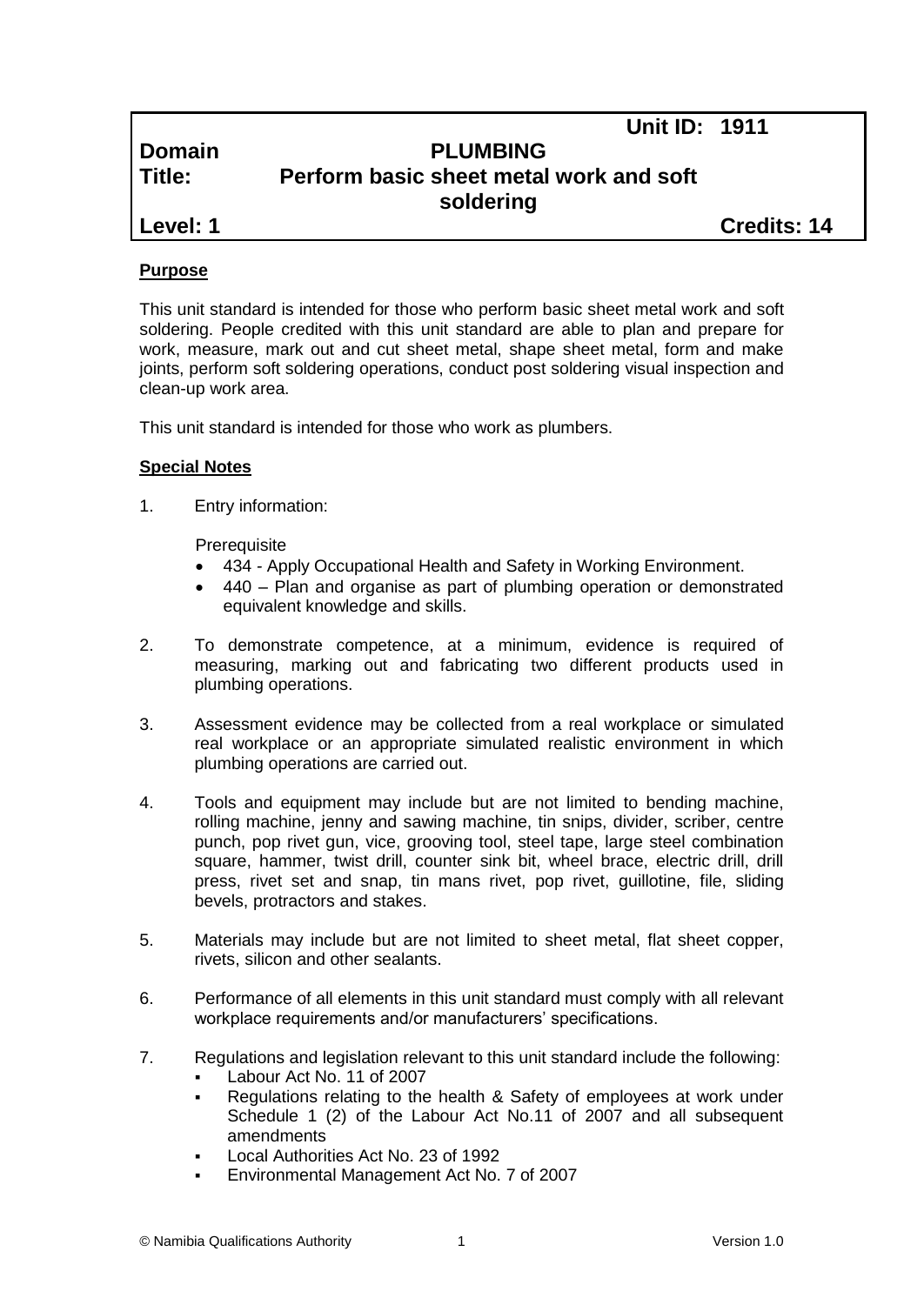## **Quality Assurance Requirements**

This unit standard and others within this subfield may be awarded by institutions which meet the accreditation requirements set by the Namibia Qualifications Authority and the Namibia Training Authority and which comply with the national assessment and moderation requirements. Details of specific accreditation requirements and the national assessment arrangements are available from the Namibia Qualifications Authority and the Namibia Training Authority on [www.nta.com.na.](http://www.nta.com.na/)

# **Elements and Performance Criteria**

## **Element 1: Plan and prepare for work**

## **Range**

Planning and preparation may include but is not limited to workplace inspection, equipment defect identification, assessment of conditions and hazards and determination of work requirements.

## **Performance Criteria**

- 1.1 Work instructions, including plans, specifications, quality requirements and operational details are obtained, confirmed and applied in line with workplace procedures.
- 1.2 Safety requirements are followed in line with workplace procedures.
- 1.3 Sign and barricade requirements are identified and implemented in line with workplace procedures.
- 1.4 Tools and equipment selected to carry out tasks are consistent with the requirements of the job, checked for serviceability and any faults rectified or reported to a supervisors prior to commencement.
- 1.5 Material quantity requirements are calculated in accordance with plans and/or specifications.
- 1.6 Materials appropriate to the work application are identified, obtained, prepared, safely handled and located, ready for use in line with workplace procedures.
- 1.7 Environmental protection requirements are identified and applied in accordance with environmental plans and regulatory obligations.

## **Element 2: Measure, mark out and cut sheet metal**

## **Performance criteria**

1.1 Materials are identified and selected in line with job requirements.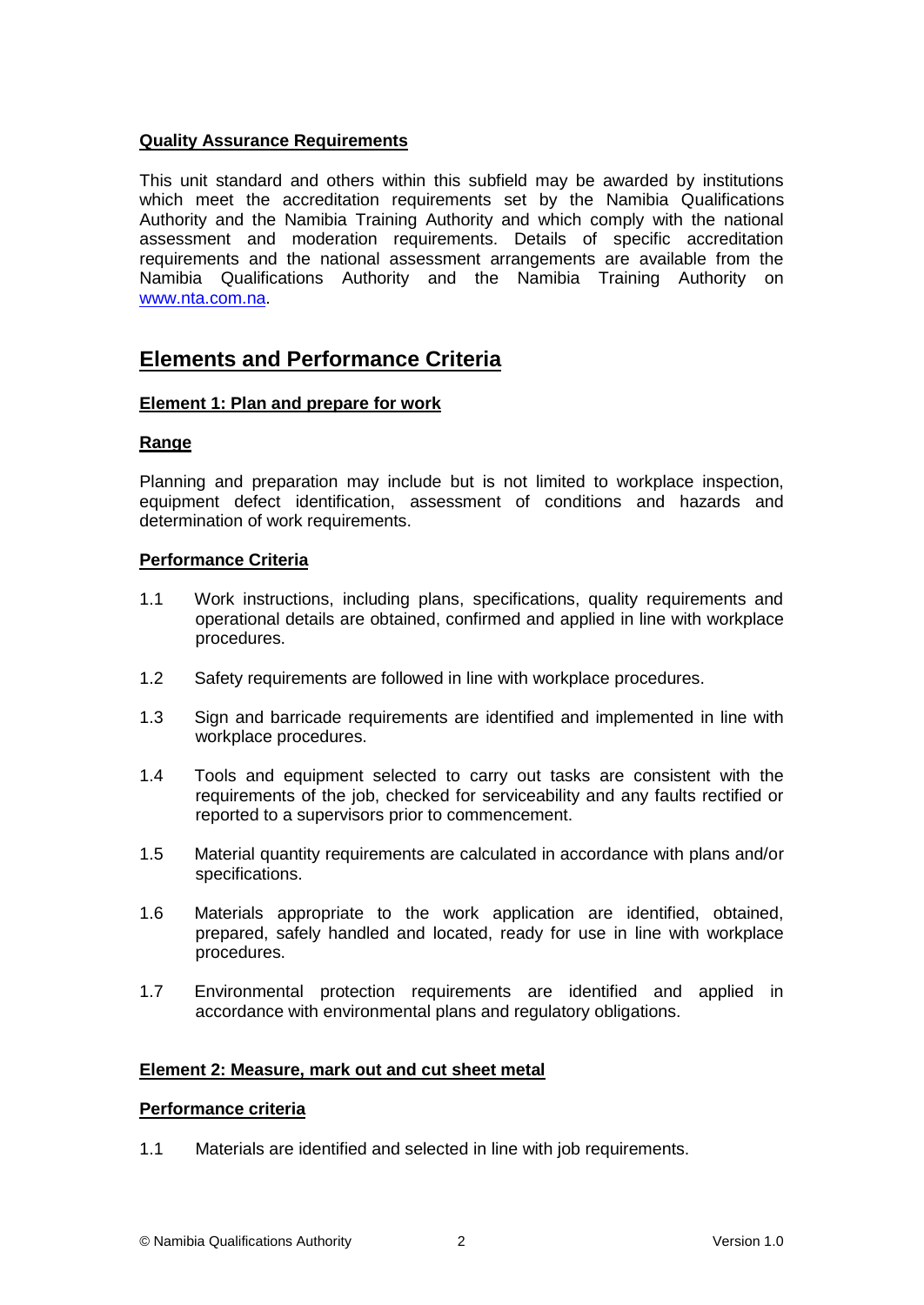- 1.2 Positions are marked and angles read with sliding bevels and protractors in line with job requirements.
- 1.3 Correct thickness of sheet metal is selected in line with job requirements.
- 1.4 Angles are cut in line with job requirements.
- 1.5 Measurement are in line with job requirements

## **Element 3: Shape sheet metal**

## **Performance criteria**

- 3.1 Tools and equipment are selected in line with job requirements.
- 3.2 Safety precautions are followed in line with workplace procedures.
- 3.3 Sheet metal is bent, folded and rolled according to job requirements.
- 3.4 Correct and safe use maintenance and storage of tools and equipment is demonstrated in line with workplace procedures and manufacturers' specifications.

## **Element 4: Form and make joints**

## **Range**

Tools and equipment include riveting, grooving, drilling and bending tools to make joints in sheet metal.

## **Performance Criteria**

- 4.1 Tools and equipment to be used for the task are selected in line with job requirements.
- 4.2 Safety precautions are followed in line with workplace procedures.
- 4.3 Joints are identified, selected, formed and made in line with job requirements.
- 4.4 Joints are cleaned and visually inspected ensuring materials are correctly aligned, pined and sealed in line with job requirements.
- 4.5 The correct and safe use, maintenance and storage of tools and equipment are demonstrated in line with workplace procedures and manufacturers' specifications.

## **Element 5: Perform soft soldering operations**

## **Performance criteria**

5.1 Soft soldering tools, equipment and materials are assembled and set up according to specifications and workplace procedures.